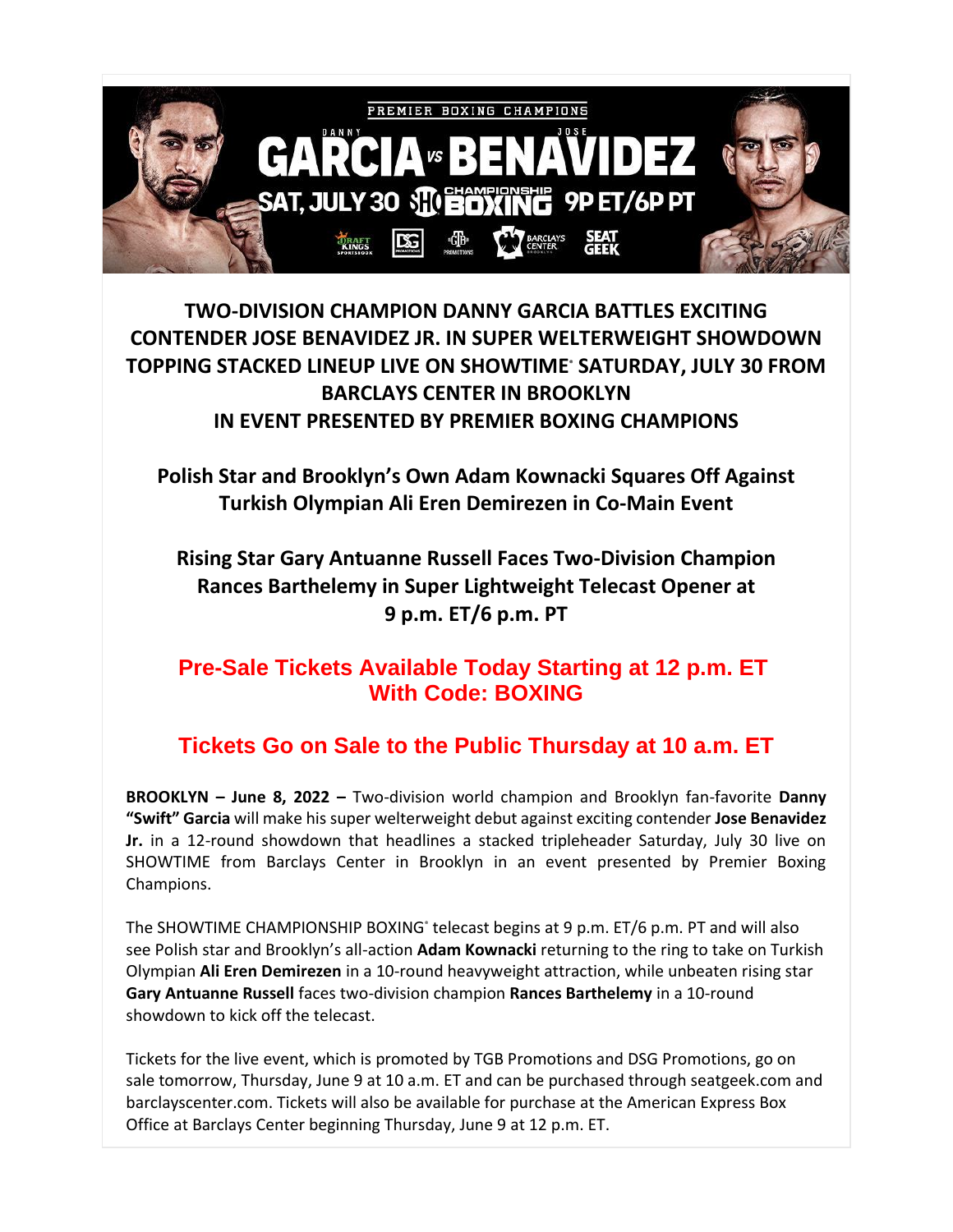## **Pre-sale tickets are available TODAY at 12 p.m. ET until 10 p.m. ET through [seatgeek.com](https://r20.rs6.net/tn.jsp?f=001X0gtWPSfG94gz2GO9pntoIQY06biHU4a_OAyAUJtzsCTzzB1oa4uu4wn53pqt1ZwVXkGZ_oeloF-QMD6EYDvIQFnQakmlOTSsuC-ku67e80LlGAqLWGytobrkGYxr-P2Eoc6wxMl07bWhBc9pu3JIZOv8J7czaLk-K0P_12FAmQ=&c=i-zPW6iTU0FU578Ew3f0y_a5KXYMzCCcf45nOb3eO51mH3gjTvichw==&ch=X3Qqa8rCVfNMGJkZsGq0hVP3gnkA7Uiop6naJYSBdlP4DI6QYouuXA==) and [barclayscenter.com](https://r20.rs6.net/tn.jsp?f=001X0gtWPSfG94gz2GO9pntoIQY06biHU4a_OAyAUJtzsCTzzB1oa4uu1dQG7FS0A_hJIlJfAptzPB2F4__shacwVikGSOSeY7pWk8OztRqwupWONyMefVFpIiOnjgnYdfGFXjOP5Rnn_hsk0iS6DI2ng==&c=i-zPW6iTU0FU578Ew3f0y_a5KXYMzCCcf45nOb3eO51mH3gjTvichw==&ch=X3Qqa8rCVfNMGJkZsGq0hVP3gnkA7Uiop6naJYSBdlP4DI6QYouuXA==) with the code: BOXING**

"This card on July 30 has everything a boxing fan could ask for and is set up to deliver compelling action from start to finish," said Tom Brown, President of TGB Promotions. "Philadelphia's Danny Garcia has established a strong fan base in Brooklyn and will look to give them a show in his 154-pound debut against the always tough Jose Benavidez Jr. The heavyweight clash in the co-main event will be full of action as well, as popular heavyweight contender Adam Kownacki takes on Ali Eren Demirezen with both fighters looking to take a big step up the heavyweight ladder. Plus, Gary Antuanne Russell has garnered recognition as a future pound-for-pound star and can continue to solidify those credentials battling the crafty former champion Rances Barthelemy opening up the action on SHOWTIME."

A world champion at 140 and 147 pounds, Garcia (36-3, 21 KOs) owns one of the sports' most impressive resumes as he now seeks to add a 154-pound title to his list of accomplishments. He returns to fight at Barclays Center for the ninth time, where he headlined the first ever boxing show at the arena in 2012 in his SHOWTIME debut. The Philadelphia native's run through the super lightweight division saw him defeat a string of champions including Erik Morales, Amir Khan, Zab Judah, Lucas Matthysse, Nate Campbell and Kendall Holt. As a welterweight, the 34 year-old added triumphs over Lamont Peterson, Paulie Malignaggi, and Robert Guerrero, defeating Guerrero for a vacant title in 2016. Garcia's campaign at welterweight included narrow defeats to some of the sport's most talented and rugged fighters –Keith Thurman, Shawn Porter, and unbeaten unified champion Errol Spence Jr.

"I feel blessed," said Garcia. "I'm back like I never left. I can't wait to return to the ring in front of the fans at Barclays Center in Brooklyn, who have always supported me, and for all my fans across the country watching on SHOWTIME. The 'Danny Garcia Show' returns July 30 and you don't want to miss it!"

The 30-year-old Benavídez (27-1-1, 18 KOs) is the older brother of unbeaten two-time world champion David Benavídez and is trained by his father Jose Sr. A long-established contender, Benavídez moved up to super welterweight in his last fight after dropping a 147-pound title showdown to Terence Crawford in October 2018. Benavídez fought Francisco Emanuel Torres to a draw last November, his first action in just over three years. The Phoenix-native had previously earned wins over contenders such as Mauricio Herrera, Francisco Santana and Frank Rojas on his way to that world title opportunity against Crawford.

"This is a Mexico vs. Puerto Rico matchup and both of us have something to prove," said Benavídez. "It's going to be a great fight for the fans. I feel strong and I know I will end this one on fight night. I'm bigger and stronger than he is and come July 30, he will see the difference in power between us."

The 33-year-old Kownacki (20-2, 15 KOs) returns to the friendly confines of Barclays Center where he has previously fought 10 times, compiling a 9-1 record with five knockouts. Born in Lomza, Poland before moving to Brooklyn when he was seven, Kownacki will step back into the ring after dropping a pair of explosive, fan-friendly fights to Robert Helenius. He owns victories over former world champion Charles Martin and former title challengers Gerald Washington and Chris Arreola. His August 2019 battle against Arreola set CompuBox records for heavyweights in combined power punches thrown and landed.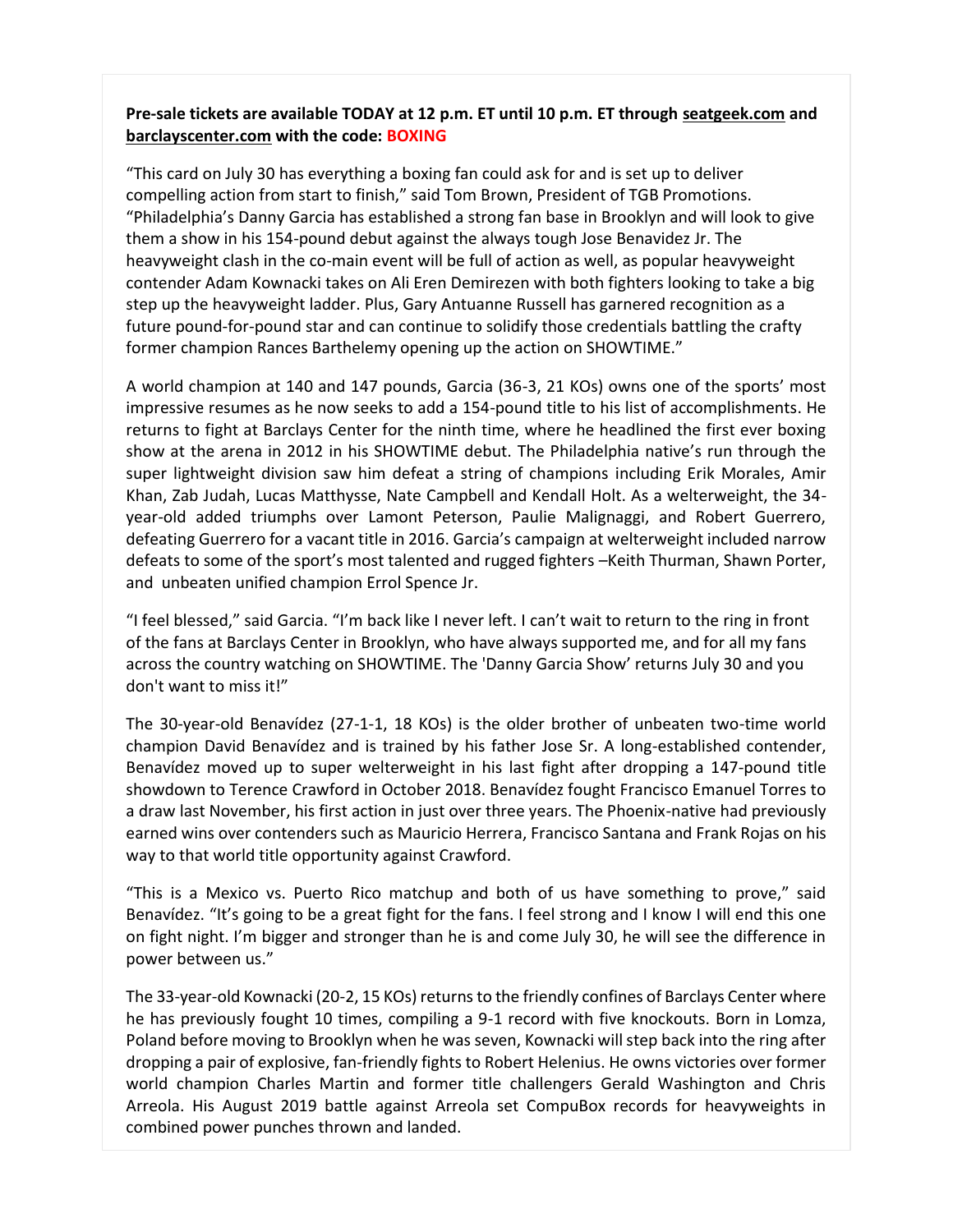"I'm very excited to be back in the ring, especially back home in Brooklyn at Barclays Center," said Kownacki. "I'm ready to show the world that Robert Helenius just caught me at a complicated time in my life, where juggling being a new father and a fighter was a new experience and learning how to manage both was something I needed to learn how to do. For this fight, my family went away to Poland while I'm in camp so I could only focus on boxing. It was a difficult decision to make, but the right one. Demirezen is coming off a couple big wins, so I know he will bring his 'A' game, but I need to beat him to be back in the heavyweight mix. Our fight on July 30 will be action-packed with my hand being raised in victory."

A 2016 Olympian for Turkey, Demirezen (16-1, 12 KOs) has fought out of Hamburg, Germany in the professional ranks since turning pro in late 2016. The 32-year-old won his first 11 pro fights, including a second-round stoppage of Rad Rashid to capture a European heavyweight title in 2018. Demirezen's first U.S. outing came in 2019, when he became the first person to go the distance against Efe Ajagba, losing by decision. Since that defeat, Demirezen has scored fivestraight victories, including defeating former title challengers Gerald Washington in January and Kevin Johnson in May.

"I'm very happy to fight in the U.S. again on July 30," said Demirezen. "After my big win in Miami [in January], I'm very confident I'm going to give everyone a great fight in Brooklyn. I'm ready for anything Adam Kownacki brings to the ring and I want to make a big statement with a win over him."

A native of Capitol Heights, Md., Russell (15-0, 15 KOs) will be continuing on the legacy left by his late father Gary Sr., as he belongs to one of the sport's preeminent fighting families and trains alongside his older brothers, former WBC Featherweight Champion Gary Jr. and bantamweight contender Gary Antonio. The 25-year-old Russell has yet to allow an opponent to make it to the final bell since turning pro in 2017 following his run representing the U.S. at the Rio 2016 Summer Olympics. Most recently, Russell added the most impressive professional victory of his career thus far, as he became the first person to stop former champion Viktor Postol in their February clash on SHOWTIME.

When asked about his fight against Barthelemy, Russell cryptically said, "Deforestation is just a phase that shows there's more space for growth and conquer,'' and then stated that he would explain what he means after winning this fight.

A native of Havana, Cuba now fighting out of Las Vegas, Barthelemy (29-1-1, 15 KOs) added two victories in 2021, winning a unanimous decision over All Rivera in January before stopping Gustavo David Vittori in two rounds in November. A world champion at 130 and 135 pounds, Barthelemy owns notable victories over Argenis Mendez, Antonio DeMarco, Mickey Bey and Denis Shafikov. His only professional loss came in a 2018 140-pound championship rematch against Kiryl Relikh, with the only other blemish on his record coming via a draw versus former champion Robert Easter Jr. in 2019. Barthelemy also comes from a fighting family, as he is the middle brother between the younger Leduan and the older Yan, who won a gold medal at the 2004 Olympics.

"I'm thrilled to be competing on SHOWTIME, especially against an undefeated young lion like Gary Antuanne Russell," said Barthelemy. "He's knocked out every opponent he's faced, but he's